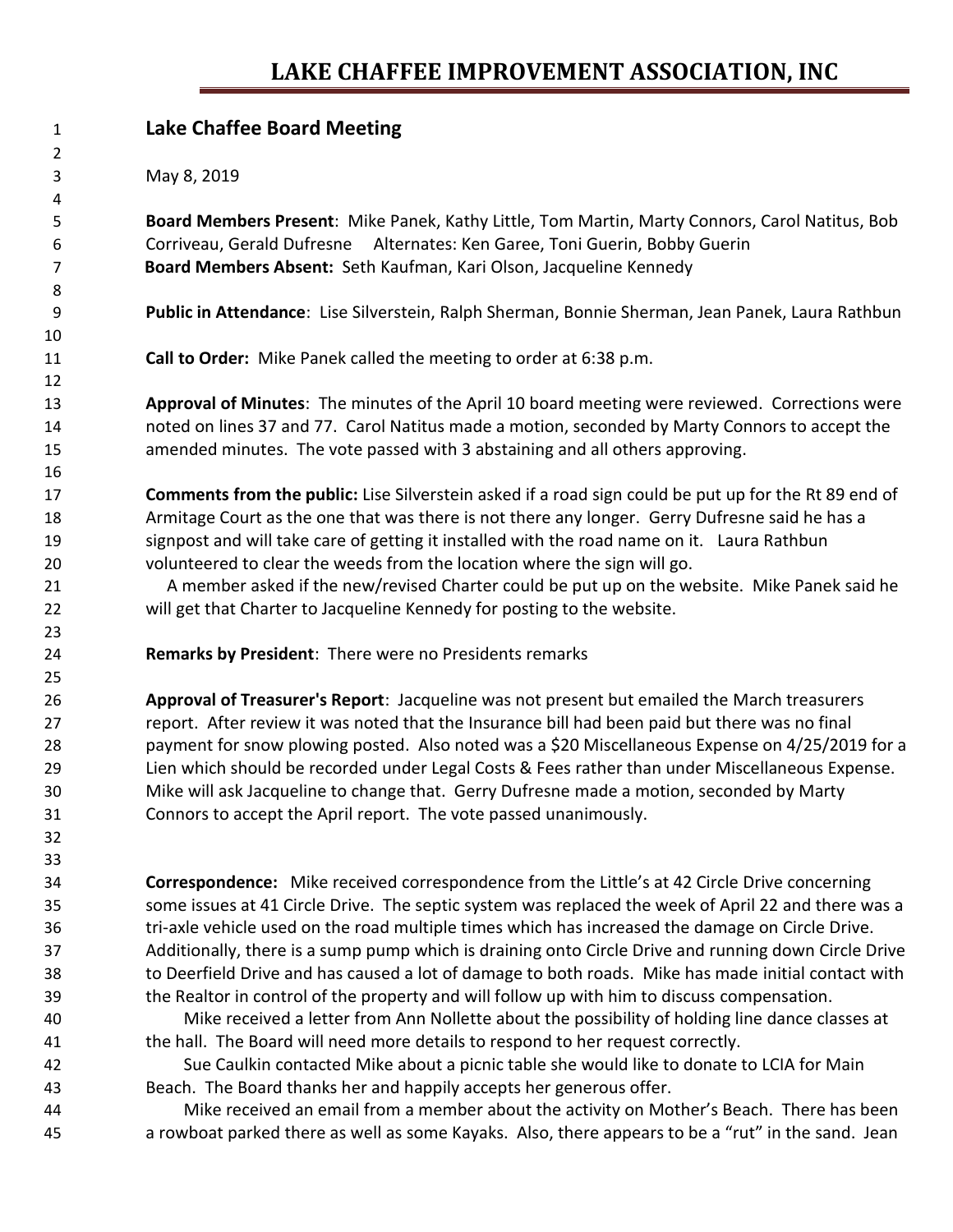and Mike indicated that the rut is due to the drainpipe on the beach and that it will be addressed with the Spring cleanup.

 Ralph Sherman reported to Mike that the drain on Amidon Drive is draining properly since it was emptied. It will continue to be monitored.

 Mike again received correspondence from Kay Warren regarding a vehicle leaking oil on Amidon Drive, as well as an issue with where the neighbors are parking their vehicles. Mike will contact the homeowner regarding parking on Association roads and oil discharging.

 Gerry reported that he has been receiving several anonymous emails from someone about the ATVs on the roads. Gerry was able to speak with one ATV rider and advised him that he needs to discontinue use on the Association roads.

 Tom received an inquiry from a lawyer regarding the back taxes for 22 Circle Drive. Tom will follow up with Jacqueline to get the exact numbers and ensure that the lien is up to date.

### **Chairperson's Reports:**

 **Boat Launch and Boat Dock**: Gerry reported that the neighbor is encroaching on the boat launch property both via the waterfront and the land access. Mike will contact the homeowner to address the encroachment. Gerry also reported that he has blocked off the water access on the boat launch because of the saturation of the land, vehicle traffic will cause irreparable damage to the property. Additionally, the dock has fallen in and needs to be put back on the stilts. At the boat dock Gerry has removed all of the wood and metal and put up new caution tape across the waterfront.

**Constable**: Other than the ATVs there is nothing to report.

 **Beaches**: Greg Peck has been contacted about cleaning up the leaves and debris; it will be completed before Memorial Day weekend. A Port-a-Potty will be in place at both beaches in time for Memorial Day weekend and the sand will be raked. The ropes need to be put into place at both beaches and the Main Beach raft needs to be retrieved and put back at Main Beach.

- **Dam:** Mike has not heard back from Karl Acimovich but will reach out to him again for a progress report.
- **Environmental Chairperson**: Ralph Sherman had nothing new to report. He mentioned that there does not seem to be a lot of geese this year. Toni Guerin said she and Bobby will go back to the island to try to find a nest and eggs. They will continue to keep an eye on the geese population. **Hall:** Kathy Little reported that the hall will be rented on 5/19/2019. Tom will check the holding tank to determine if it should be emptied prior to the event. Mike Panek reported that he contacted someone for an estimate for the bathroom remodel and the cost for the 2 new bathrooms is \$2300. Kathy Little made a motion, seconded by Carol Natitus, to allocate \$2300 from 81 the Pirzl fund to renovate the bathrooms.
- **Fund Raising:** Lise Silverstein reported that the Cinco de Mayo party which was held on May 4 was a success, although there were fewer in attendance, a fun time was had by all and \$340 was raised for LCIA. Lise reminded the board that the next event is the Craft/Bake/Plant sale on June 29. Lise is still looking for volunteers to help make this a successful event. There are several vendors signed up for both inside and outside spaces. Flyers will be distributed to local businesses and signs will be 87 put up around Ashford and the surrounding towns. Lise reminded the board members that she will be looking to them for donations of baked goods and volunteers to help on the day of the event. Jean Panek has secured a Porta-a-Potty for use at the hall that day.
- **Road Chairperson:** Mike reminded the Board that LCIA has received three proposals for repairs and paving for several sections of LCIA roads. The estimates we received were higher than we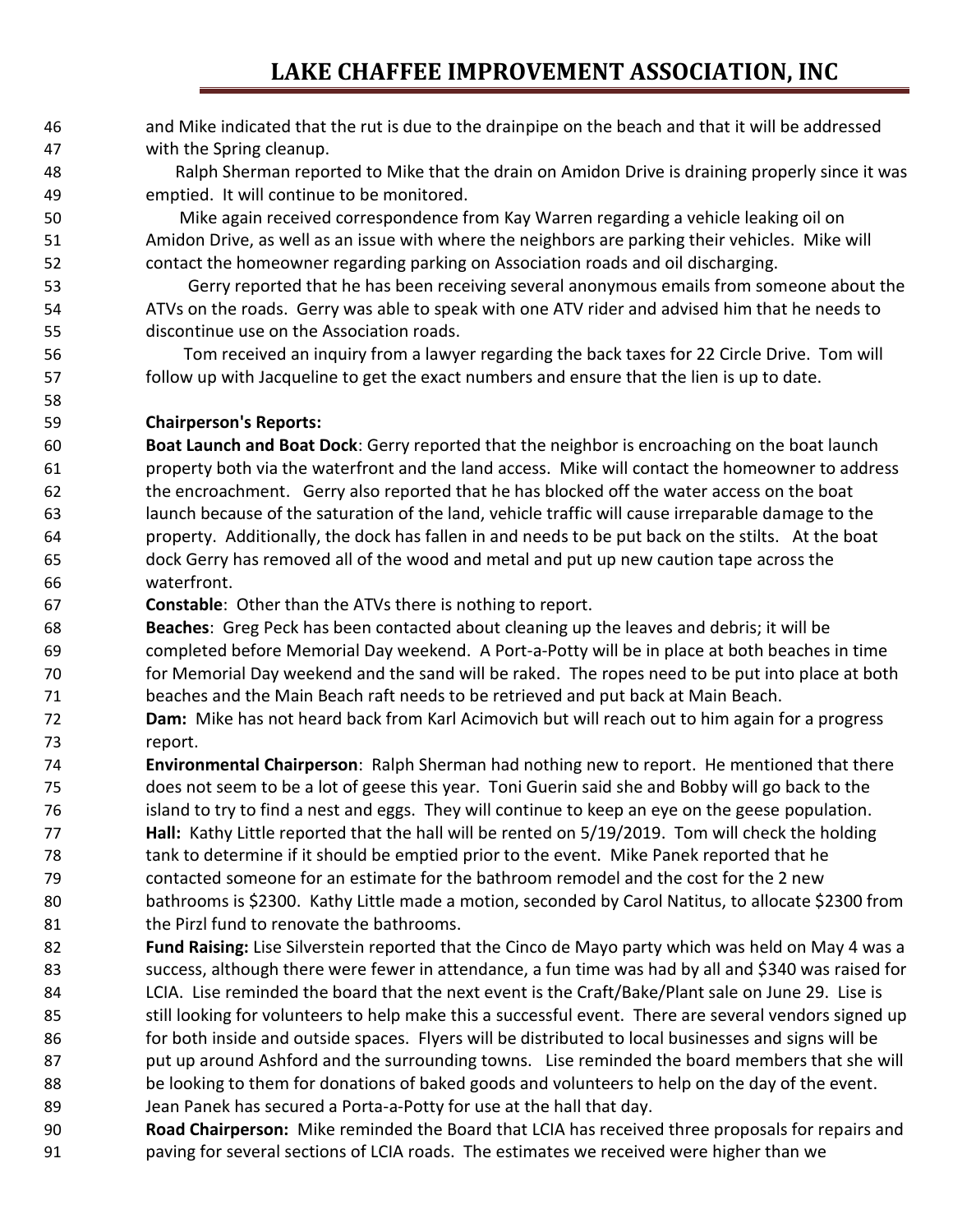## **LAKE CHAFFEE IMPROVEMENT ASSOCIATION, INC**

- anticipated. Mike will work with Steve to come up with a plan to make repairs more selectively, and in smaller sections of roads in an effort to address this issue.
- **Tax Collection:** Tom and Mike are still waiting for a detailed list of what has been paid and what is still owed, including any interest and fees.
- **Website:** nothing new to report

 **Old Business:** Mike reported he is still waiting for a letter that Kari agreed to draft to attempt to recoup the cost of the tree removal.

 The telephone pole that was installed on Mothers Beach without LCIA permission is still up but no wires have been attached. Kari Olson was not present to report if she followed up with Frontier Communications. Tom Martin will contact Kari to get an update on both the tree letter and the Frontier follow up.

 Mike reminded the board that in March we offered to look into some help with the damage that was done to the driveway at 41 Westford Drive due to an overflowing culvert on Union Drive. Tom Martin made a motion, seconded by Marty Connors, to allocate \$100 to assist with the repair.

 Marty Connors researched the CT general statutes regarding golf cart usage on roads. The statutes state that golf carts are not required to be registered. The cart has to be driven under 25 mph and cannot be used after dark. They can be approved by municipalities for use. However, Tom Martin and Gerry Dufresne advised the Board that the Town of Ashford does not permit the use of golf carts on town roads. At this time LCIA will not amend the existing ordinances to allow golf carts.

 **New Business:** Kathy Little reminded the board that the summer newsletter will be going out this month and we need to decide on the summer activities and the dates. The Poker Run will be held on Saturday July 27. The annual Boat Parade will take place on July 4, rain date the following 117 Saturday (July 6). The summer newsletter will advise the members that at the June summer meeting the board will ask the members present for suggestions for new days/times for the 3 summer meetings. A vote will be taken at the July meeting to decide on the new day/time for the summer meetings beginning in 2020.

 At 8:11 Mike requested a motion to move the BOD into Executive Session. The public was dismissed and Gerry Dufresne made a motion, seconded by Marty Connors to go into executive session to discuss the current tax situation. Tom Martin made a motion, seconded by Gerry Dufresne, to come out of executive session at 8:27.

 **Adjournment:** Bob Corriveau made a motion to adjourn, seconded by Carol Natitus. The meeting adjourned at 8:40 pm.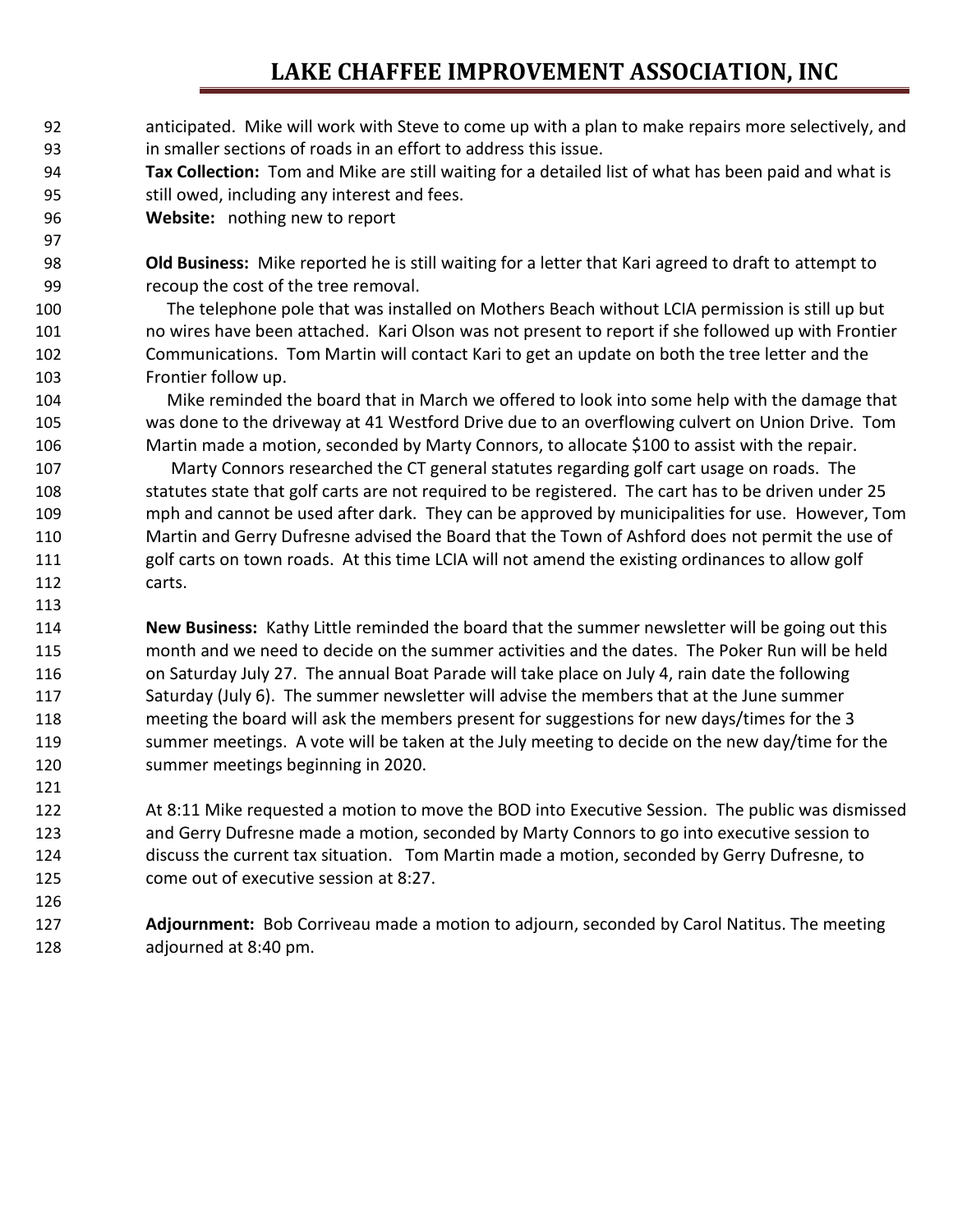#### Run Date: 05/07/2019 17:47

# **L.C.I.A Treasurer's Report April 2019**

|                                              | <b>Budget</b> |                   |                                 | <b>Prior Years</b> |             |
|----------------------------------------------|---------------|-------------------|---------------------------------|--------------------|-------------|
|                                              | 2018-2019     | <b>April 2019</b> | <b>Year to Date</b>             | 2017-2018          | 2016-2017   |
| <b>INCOME</b>                                |               |                   |                                 |                    |             |
| Taxes                                        | \$48,800.00   | \$400.00          | \$36,834.39                     | \$22,943.95        | \$23,982.37 |
| Past Tax + Interest + Fees                   | \$3,500.00    | \$30.00           | \$3,101.09                      | \$6,567.27         | \$6,445.41  |
| Donations                                    | \$0.00        | \$5.00            | \$2,532.50                      | \$5,513.00         | \$5,954.52  |
| Rent                                         | \$350.00      | \$0.00            | \$0.00                          | \$350.00           | \$175.00    |
| <b>Fund Raise</b>                            | \$1,000.00    | \$0.00            | \$814.00                        | \$1,653.00         | \$160.00    |
| Website + Newsletter                         | \$0.00        | \$0.00            | \$0.00                          | \$0.00             | \$0.00      |
| Int. + Other LCIA Accnts                     | \$0.00        | \$2.39            | \$21.99                         | \$15.09            | \$12.23     |
| Other                                        | \$0.00        | \$0.00            | \$125.00                        | \$7,843.92         | \$100.00    |
| From Other LCIA Accounts                     | \$0.00        | \$0.00            | \$0.00                          | \$3,205.00         | \$0.00      |
| <b>Totals</b>                                | \$53,650.00   | \$437.39          | \$43,428.97                     | \$48,091.23        | \$36,829.53 |
| <b>EXPENSE</b>                               |               |                   |                                 |                    |             |
| Hall Bldg Maint. + Septic                    | \$750.00      | \$395.00          | \$756.59                        | \$725.00           | \$0.00      |
| Hall Utilities (Elec + Heat)                 | \$2,250.00    | \$460.36          | \$1,644.05                      | \$2,105.19         | \$1,082.81  |
| Office Expense                               | \$350.00      | \$0.00            | \$0.00                          | \$65.91            | \$197.74    |
| Mail + Postage                               | \$500.00      | \$0.00            | \$150.00                        | \$1,048.66         | \$351.44    |
| Road Repair+Pave+Brush                       | \$12,250.00   | \$1,435.73        | \$7,408.94                      | \$1,752.65         | \$2,105.15  |
| Road Snow Plow + Sand                        | \$19,000.00   | \$0.00            | \$9,750.00                      | \$19,425.00        | \$12,837.50 |
| Insurance                                    | \$9,400.00    | \$6,185.20        | \$8,141.20                      | \$9,393.20         | \$9,392.20  |
| Legal Costs + Fees                           | \$1,000.00    | \$0.00            | \$0.00                          | \$154.91           | \$0.00      |
| Beach Maint. + Recrea'n                      | \$750.00      | \$0.00            | \$1,670.32                      | \$688.01           | \$4,582.95  |
| Landscaping                                  | \$1,000.00    | \$0.00            | \$2,100.00                      | \$700.00           | \$0.00      |
| Lake Maint. + Water                          | \$400.00      | \$0.00            | \$4,210.00                      | \$6,810.00         | \$490.00    |
| To Other LCIA Accnts                         | \$0.00        | \$0.00            | \$0.00                          | \$7,843.92         | \$500.00    |
| Road Improvement                             | \$5,000.00    | \$0.00            | \$5,000.00                      | \$0.00             | \$0.00      |
| Website + Newsletter                         | \$250.00      | \$346.71          | \$346.71                        | \$115.01           | \$0.00      |
| Other Contingency                            | \$250.00      | \$0.00            | \$0.00                          | \$0.00             | \$35.00     |
| Miscellaneous Expense                        | \$0.00        | \$45.00           | \$45.00                         | \$225.00           | \$0.00      |
| Lake Dam                                     | \$500.00      | \$0.00            | \$500.00                        | \$0.00             | \$0.00      |
| <b>Totals</b>                                | \$53,650.00   | \$8,868.00        | \$41,722.81                     | \$51,052.46        | \$31,574.79 |
| <b>General Fund Balance</b>                  |               |                   | <b>Other Accounts</b>           |                    |             |
| August 1 <sup>st</sup> 2018 Starting Balance |               | \$16,385.89       | <b>Special Checking Account</b> | <b>Special Use</b> | \$9,618.73  |
| \$43,428.97<br><b>Total Year Income</b>      |               |                   | <b>LCIA Savings Account</b>     | Misc.              | \$14,886.25 |

**(\$41,722.81)**

**Lake Savings Account**

**Balance (thru 4/30/2019) \$18,092.05**

**Total Year Expense**

**Total \$31,315.57**

**\$6,810.59**

**Lake & Dam**